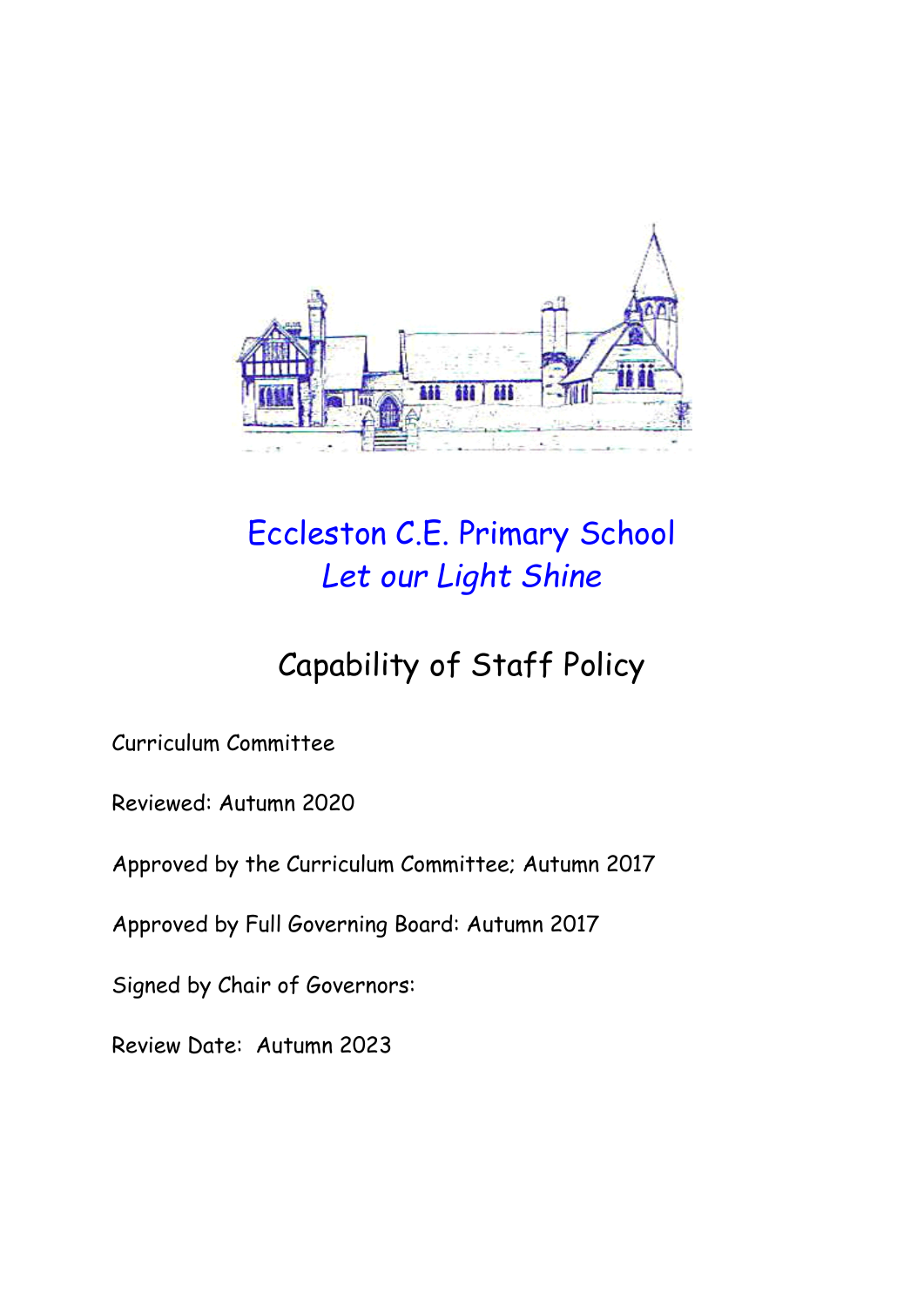## **ECCLESTON CE PRIMARY SCHOOL CAPABILITY OF STAFF POLICY**

#### **1. Introduction**

- 1.1 The aim of this policy is to establish the principles that Eccleston CE Primary will follow in managing employees about whose performance there are serious concerns that the appraisal process has been unable to resolve.
- 1.2 Capability issues are not part of the Disciplinary Procedure. However, if after careful investigation, poor performance is identified as an issue of misconduct, it may become necessary to use the Disciplinary Procedure.

### **2. Scope/Application**

This Policy and the associated Procedure applies to all staff of Eccleston CE Primary who have completed their NQT Induction or probationary period as appropriate.

### **3. Definitions**

Capability relates to aptitude and the inability or limited ability of someone to perform their full job description to the required standard of performance. It may be due to poor standards of work, even after training and close supervision, or low output of work – where the person can produce work to the right standard but not in the right quantity.

### **3. Principles**

- 3.1 Eccleston CE Primary recognises that when an employee cannot perform the duties required to an acceptable standard it does not necessarily constitute misconduct.
- 3.2 The Capability Procedure should be followed where an employee is not able to perform his or her duties because they do not have the skills, knowledge, experience physical ability or aptitude they need to fully carry out their job. Mental health may also be an issue.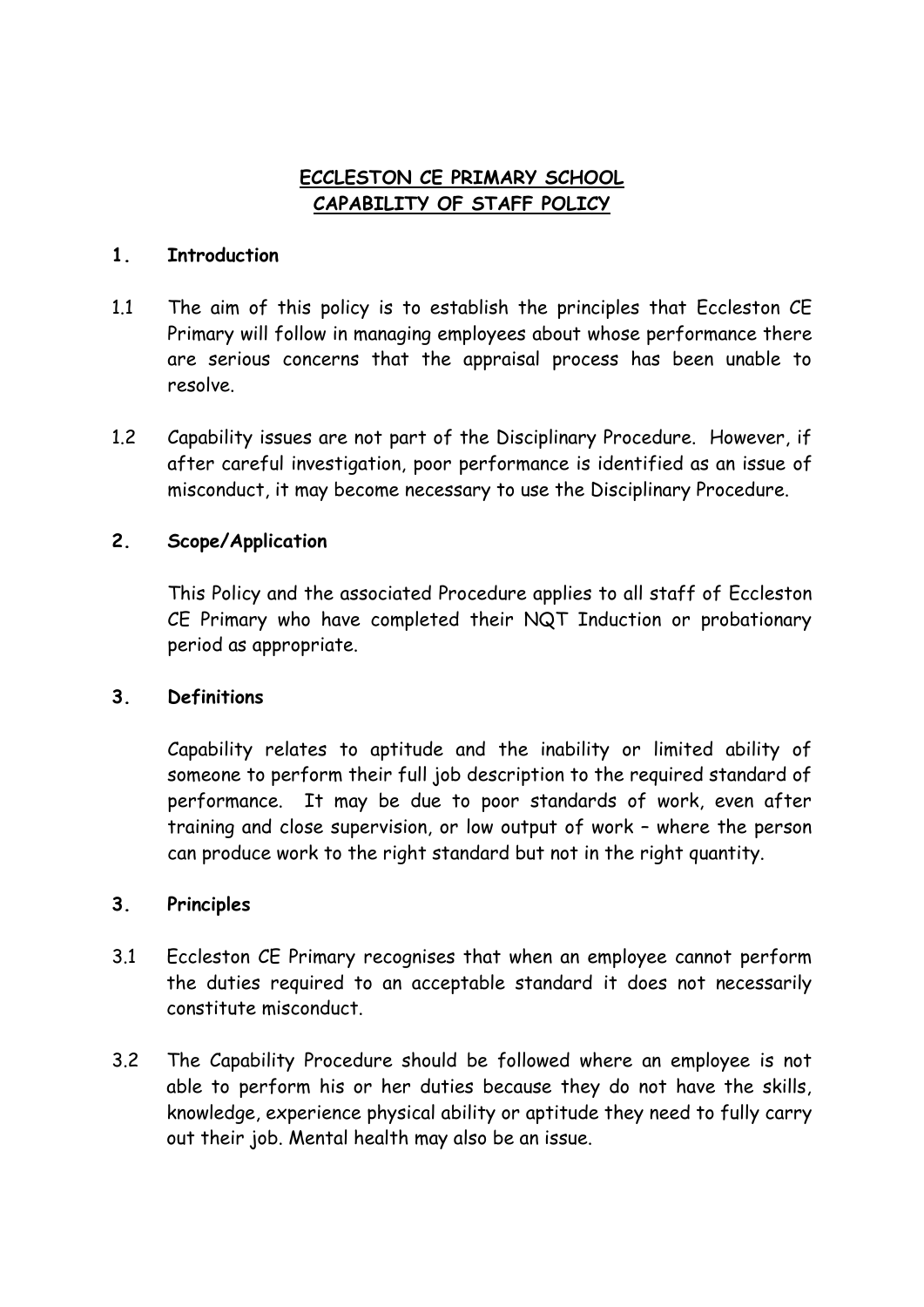- 3.3 There are six main principles underlying the operation of the capability procedure:
- (a) Employees must know what is expected of them, have concerns raised as they occur be given help, advice and the opportunity and time to improve their performance.
- (b) To enable, wherever possible, the employee with a capability problem to perform satisfactorily in the contractual job.
- (c) To confirm that the responsibility for resolving capability situations rests with the Head teacher/manager and governors who may wish to take HR and/or Occupational Health advice.
- (d) To ensure that capability difficulties are dealt with efficiently, within agreed time periods and with clear outcomes specified at all stages.
- (e) To recognise that whilst every effort will be made to help an individual with a capability problem, the school cannot guarantee to maintain employment.

#### **4. Policy**

- 4.1 The head teacher/manager and governors will support employees of the school to reach the required level of performance.
- 4.2 The Capability Procedure will be followed by the head teacher/manager and governors to assist in the identification and investigation of a possible cause of incapability and where necessary in the drawing up of an action plan. The employee should fully understand the process and that if there is no improvement further action will be taken.
- 4.3 A consistent approach will be applied across the school, promoting fairness and equity throughout.
- 4.4 A decision to dismiss someone will be taken only after a full and proper process has been followed with proper safeguards to the individual.
- 4.5 Capability issues will normally be resolved within two terms.